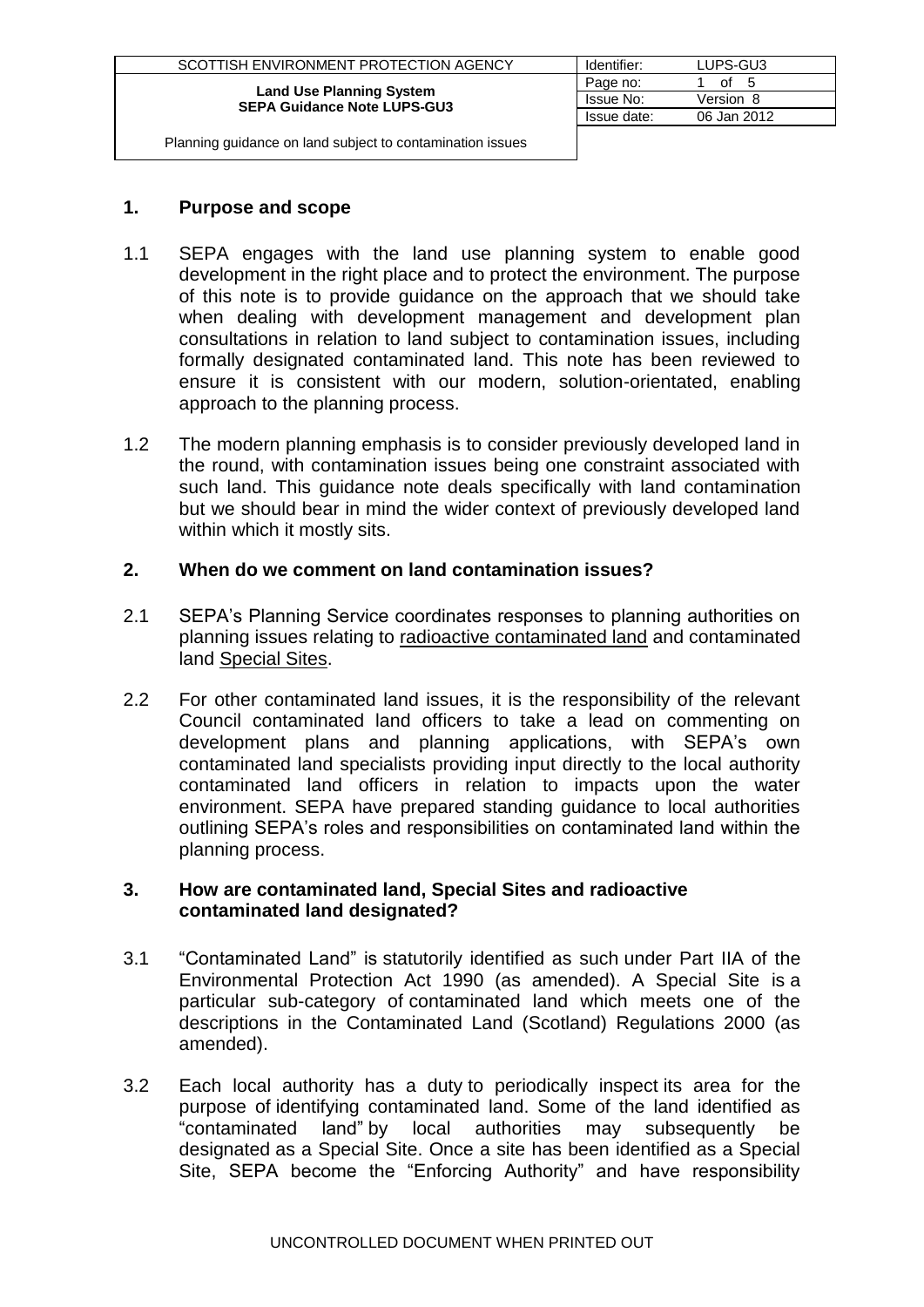| SCOTTISH ENVIRONMENT PROTECTION AGENCY                                | Identifier: | LUPS-GU3       |
|-----------------------------------------------------------------------|-------------|----------------|
| <b>Land Use Planning System</b><br><b>SEPA Guidance Note LUPS-GU3</b> | Page no:    | of<br>- 5<br>2 |
|                                                                       | Issue No:   | Version 8      |
|                                                                       | Issue date: | 06 Jan 2012    |
|                                                                       |             |                |

for securing remediation of such sites. Further guidance on Special Sites can be found on our [website.](http://www.sepa.org.uk/land/contaminated_land/extent_of_contaminated_land/special_sites_in_scotland.aspx) At present, there are ten Special Sites in Scotland:

- a) The Former Oil Refinery, Old Kilpatrick
- b) Site of Pelikan Hardcopy Scotland Ltd, Turriff
- c) Tesco Dry goods distribution centre, Dundee
- d) Seven sites forming part of a larger historic refinery site, Whitelees Road, Lanark
- 3.3 The Radioactive Contaminated Land (Scotland) Regulations 2007 come into force at the end of October 2007. SEPA has the responsibility under these regulations for the investigation, identification, characterisation and regulation of remediation of radioactive contaminated land (RCL). The Statutory Guidance was issued 31 March 2008 and is available [here](http://www.scotland.gov.uk/Publications/2008/03/31102033/8)  $\sigma$  or a printed copy can be obtained from [RadioactiveWasteTeam@scotland.gsi.gov.uk](mailto:RadioactiveWasteTeam@scotland.gsi.gov.uk). Sites owned or occupied by a nuclear-site operator are exempt as they are already regulated under a nuclear-site licence.

### **4. What does Scottish Planning Policy (SPP) require?**

4.1 The SPP does not provide policy on contaminated land directly, but does state (paragraph 48):

"*Previously developed land (also referred to as brownfield land) is a potential source of sites for new development and planning authorities should support and promote proposals to bring vacant or derelict land back into productive use for development or to create more attractive environments. Not all previously developed sites are available in the short term, but areas can be identified where investment in site assembly, remediation, infrastructure and environmental improvement will enable successful development in the longer term. Vacant and derelict land and obsolete commercial and industrial property canl act as a constraint on the economic growth of towns and cities. Authorities should therefore adopt a proactive approach to encouraging the reuse of buildings and previously developed land, making use of land assembly and compulsory purchase powers to enable redevelopment opportunities.*"

4.2 Much land subject to contamination issues will fall within previously developed land. Our responses should assist in the general proactive approach to improving such land in accordance with Development Plans.

Planning Advice Note 33 "*Development of Contaminated Land"* (PAN 33) sets out how proposals for redevelopment should be assessed and should be referred to by SEPA staff when assessing radioactive contaminated land and Special Sites. PAN 33 notes that at the time of its publication, the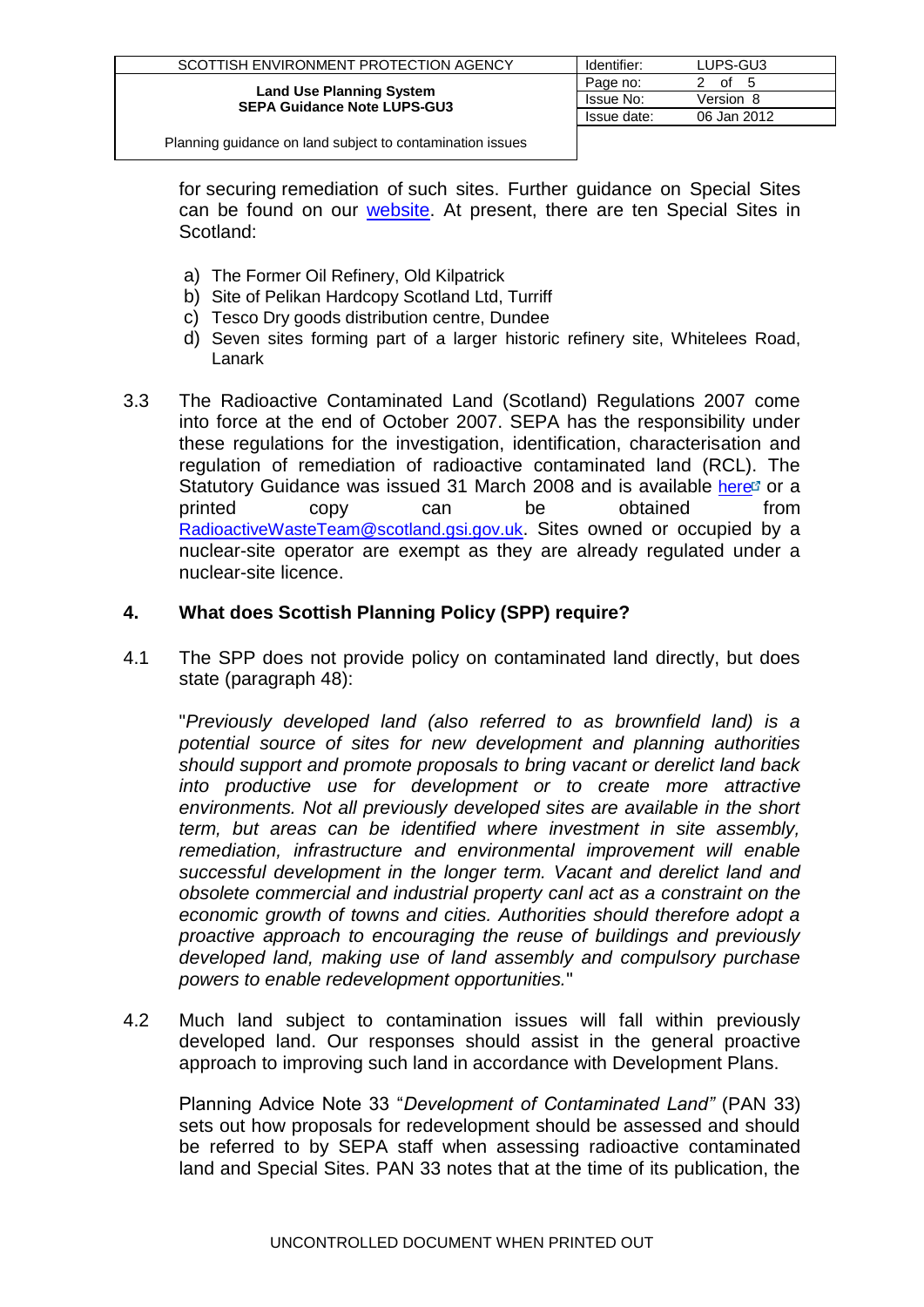| SCOTTISH ENVIRONMENT PROTECTION AGENCY                                | Identifier: | LUPS-GU3    |
|-----------------------------------------------------------------------|-------------|-------------|
| <b>Land Use Planning System</b><br><b>SEPA Guidance Note LUPS-GU3</b> | Page no:    | οf<br>-5    |
|                                                                       | Issue No:   | Version 8   |
|                                                                       | Issue date: | 06 Jan 2012 |
|                                                                       |             |             |

contaminated land regime as described did not apply to any radioactive contamination of land. Part IIA made provision for the regime to be applied to such contamination with such modification and separate regulations have been implemented through the Radioactive Contaminated Land (Scotland) Regulations 2007 and Radioactive Contaminated Land (Scotland) Amendment Regulations 2009.

- 4.4 Planning Advice Note (PAN) 51 *Planning, Environmental Protection and Regulation* also provides useful guidance on radioactive contaminated land and Special Sites.
- 4.5 The SPP, PAN 33 and PAN 51 can be found at [www.scotland.gov.uk/Topics/Built-Environment/planning/publications](http://www.scotland.gov.uk/Topics/Built-Environment/planning/publications).

## **5. How do we engage with development plans?**

- 5.1 When we engage in the preparation of development plans, we need to ensure the following aspects are addressed:
	- a) In areas where there is radioactive contaminated land or a Special Site, is there a general policy on land contamination which also covers radioactive contaminated land and Special Sites, perhaps contained within a previously developed land policy, seeking remediation and/or environmental improvements?
	- b) Are any allocations on or adjacent to radioactive contaminated land?
	- c) Are any allocations on or adjacent to Special Sites?
	- d) Where there are known areas with radioactive contamination issues or are a Special Site, do the allocation descriptions address the need to deal with remediation?

As the SPP and PAN 33 highlight that planning authorities should encourage and promote the re-use or environmental improvement of previously developed land (which will include most contaminated land), it is important that the development plan contains a generic planning policy which sets out how proposals to redevelop previously development land will be progressed.

5.3 Possible policy wording should be discussed with Council planning officers and Council contaminated land officers to ensure that such a policy includes where relevant radioactive contaminated land and Special Sites. An example of the type of policy we would seek (either as a stand-alone policy, or as an element of a wider policy) is as follows:

"The Council will ensure that remediation proposals and objectives are consistent with the requirements of PAN 33 Development and Contaminated Land, insofar as the development is suitable for use post remediation and that it is not causing unacceptable risk to human health and to the wider environment, including all aspects of the water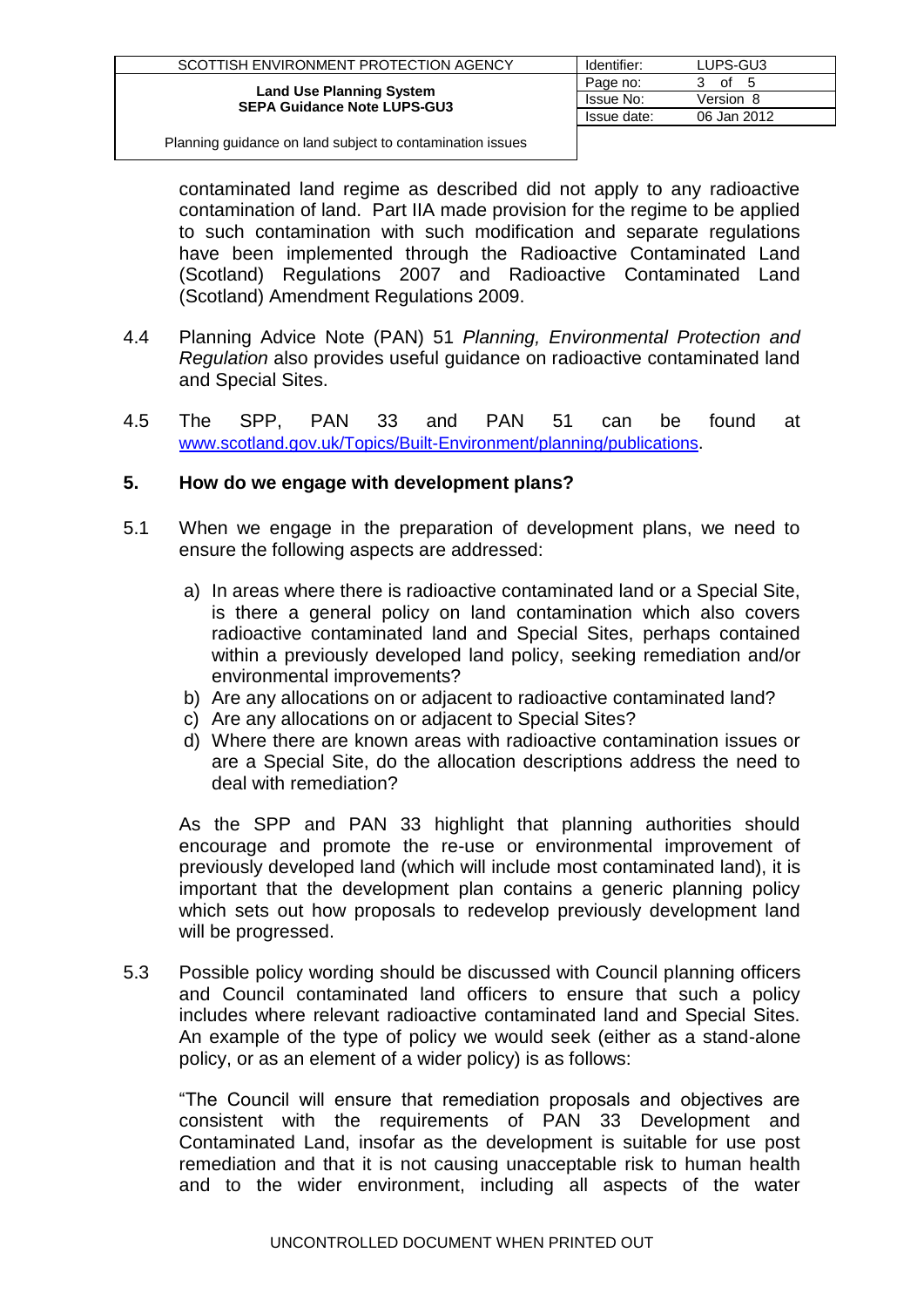| SCOTTISH ENVIRONMENT PROTECTION AGENCY                                | Identifier: | LUPS-GU3    |
|-----------------------------------------------------------------------|-------------|-------------|
| <b>Land Use Planning System</b><br><b>SEPA Guidance Note LUPS-GU3</b> | Page no:    | of<br>- 5   |
|                                                                       | Issue No:   | Version 8   |
|                                                                       | Issue date: | 06 Jan 2012 |
|                                                                       |             |             |

environment. Where site conditions are appropriate, consideration should be given to both radioactive and non-radioactive sources of contamination".

- 5.4 Insofar as SEPA's remit is concerned (radioactive contaminated land and Special Sites), and in line with PAN 33, the policy should ensure redevelopment proposals include remediation measures which avoid unacceptable risks to human health and the wider environment from the contamination on the site, both during the restoration period and for the final end use.
- 5.5 We have developed a GIS layer showing contaminated land sites and Special Sites within Scotland that have been identified under Part IIA of the Environmental Protection Act 1990. Where allocations are on or adjacent to such sites, we will seek internal specialist input. For radioactive contaminated land we should consult our Radioactive Contaminated Land Officer. For Special Sites we should consult our local Contaminated Land Specialist. In appropriate allocations, it should be ensured that a developer requirement is specified addressing contaminative issues relevant to SEPA. Our internal specialists may be able to advise on what investigation and remediation we would expect for these sites. If possible this should be included in developer requirements to provide some certainty for developers on what is required.
- 5.6 Where the planning authority does not propose to include a policy which deals with land with contamination issues relevant to us or we have concerns regarding any of the allocations we should make representations (object) detailing what modifications are required to remove our objection. It is important to set this information out clearly to provide helpful information to the planning authority.
- 5.7 Further guidance on how to respond to development plans can be found in SEPA Guidance Note 11 *[Guidance on SEPA engagement with the](http://www.sepa.org.uk/idoc.ashx?docid=b2403f90-531b-4e83-853d-b5266653b963&version=-1)  [development plan process](http://www.sepa.org.uk/idoc.ashx?docid=b2403f90-531b-4e83-853d-b5266653b963&version=-1)*.

# **6. How do we engage with planning applications?**

- 6.1 At the pre-application stage, the potential need for land contamination issues relevant to SEPA, namely site proximity to a designated special site or radioactive contaminated land, should be flagged up where applicable.
- 6.2 When we are consulted on the planning application, and the planning authority has specified that it is seeking advice relating to radioactive contaminated land or a Special Site, we should seek specialist advice from either our Radioactive Contaminated Land Officer or our local Contaminated Land Specialist as appropriate. This is crucial as issues relating to Special Sites or Radioactive Contaminated Land are often site specific so we cannot provide generic advice what an applicant needs to